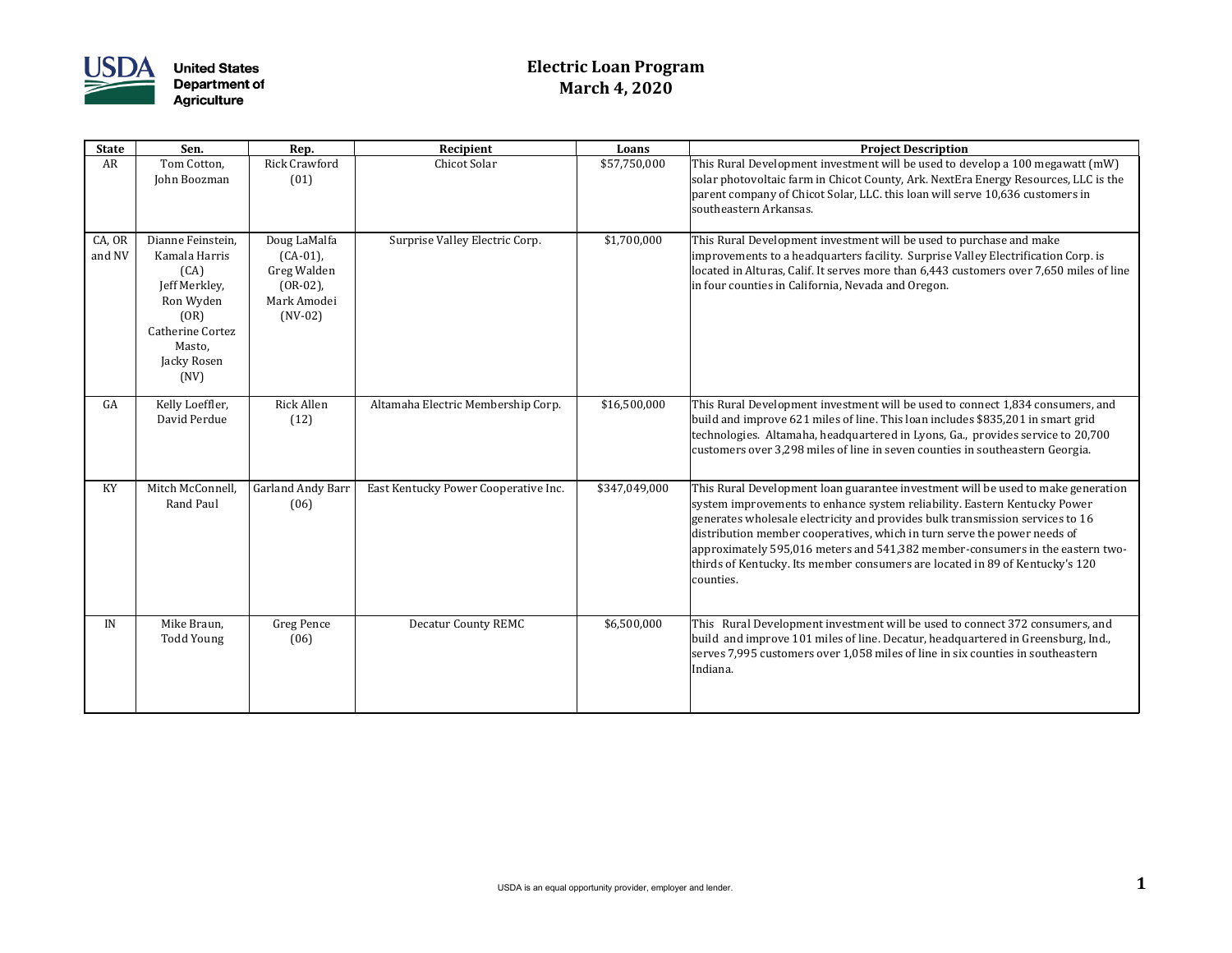

## **Electric Loan Program March 4, 2020**

| <b>State</b>    | Sen.                                                                           | Rep.                                                             | Recipient                              | Loans         | <b>Project Description</b>                                                                                                                                                                                                                                                                                                                                                                                                                                                                                                                                                        |
|-----------------|--------------------------------------------------------------------------------|------------------------------------------------------------------|----------------------------------------|---------------|-----------------------------------------------------------------------------------------------------------------------------------------------------------------------------------------------------------------------------------------------------------------------------------------------------------------------------------------------------------------------------------------------------------------------------------------------------------------------------------------------------------------------------------------------------------------------------------|
| <b>MN</b><br>SD | Amy Klobuchar,<br>Tina Smith<br>$(MN)$ ,<br>Mike Rounds,<br>John Thune<br>(SD) | Collin Peterson<br>$(MN-07)$ ,<br>Dusty Johnson<br>(SD-At Large) | East River Electric Power Cooperative  | \$198,910,000 | This Rural Development investment will be used to build substations, update others,<br>improve headquarters facilities, and build and improve 604 miles of transmission<br>line. The project also includes smart grid technologies, including 65 miles of fiber<br>cable between substations to enhance communications capability. East River is a<br>generation and transmission electric cooperative headquartered in Madison, S.D. It<br>provides power to 25 rural electric utilities that serve 41 counties in eastern South<br>Dakota and 22 counties in western Minnesota. |
| NC              | Richard Burr,<br>Thom Tillis                                                   | <b>Gregory Murphy</b><br>(03)                                    | Cape Hatteras EMC                      | \$13,499,000  | This Rural Development investment will be used to install a 115 kilovolt<br>transmission line associated with the Rodanthe Bridge, and make transmission<br>system improvements. Cape Hatteras, headquartered in Buxton, N.C., serves 7,800<br>customers over 350 miles of line along North Carolina's Outer Banks.                                                                                                                                                                                                                                                               |
| NC              | Richard Burr,<br>Thom Tillis                                                   | Patrick McHenry<br>(10)                                          | Rutherford Electric Membership Corp.   | \$25,000,000  | This Rural Development investment will be used to connect 2,796 consumers, and<br>build 105 miles of line. Rutherford, headquartered in Forset City, N.C., serves 70,150<br>customers over 7,363 miles of line in 10 counties in southwestern North Carolina.                                                                                                                                                                                                                                                                                                                     |
| NC              | Richard Burr,<br>Thom Tillis                                                   | David Rouzer<br>(07)                                             | Brunswick Electric Membership Corp.    | \$77,760,000  | This Rural Development investment will be used to connect 10,288 consumers, and<br>build and improve 274 miles of line. This loan includes \$3.5 million in smart grid<br>technologies. Brunswick, headquartered in Shallotte, N.C., serves 93,154 customers<br>over 6,814 miles of line in Bladen, Brunswick, Columbus and Robeson counties in<br>southeastern North Carolina.                                                                                                                                                                                                   |
| <b>ND</b>       | Kevin Cramer,<br>John Hoeven                                                   | Kelly Armstrong<br>(At Large)                                    | Burke-Divide Electric Cooperative      | \$10,000,000  | This Rural Development investment will be used to connect 68 consumers, and build<br>and improve 84 miles of line. The project includes \$59,285 in smart grid<br>technologies. Burke-Divide, headquartered in Columbus, N.D., serves approximately<br>3,500 customers over 2,642 miles of line in six counties in northwest North Dakota.                                                                                                                                                                                                                                        |
| <b>ND</b>       | Kevin Cramer,<br>John Hoeven                                                   | Kelly Armstrong<br>(At Large)                                    | Nodak Electric Cooperative             | \$29,737,000  | This Rural Development investment will be used to connect 1,431 consumers, and<br>build and improve 247 miles of line. This project includes \$1.2 million in smart grid<br>technologies. Nodak is headquartered in Grand Forks, N.D. It serves more than 19,500<br>customers over 8,200 miles of line in 13 counties in northeast North Dakota.                                                                                                                                                                                                                                  |
| NE              | Deb Fischer,<br><b>Ben Sasse</b>                                               | Arian Smith<br>(03)                                              | <b>KBR Rural Public Power District</b> | \$8,218,000   | This Rural Development investment will be used to connect 260 consumers, and build<br>and improve 65 miles of line. This project includes \$418,338 in smart grid<br>technologies. KBR is headquartered in Ainsworth, Neb. It serves 4,847 customers<br>over 2,604 miles of line in five counties in north central Nebraska.                                                                                                                                                                                                                                                      |